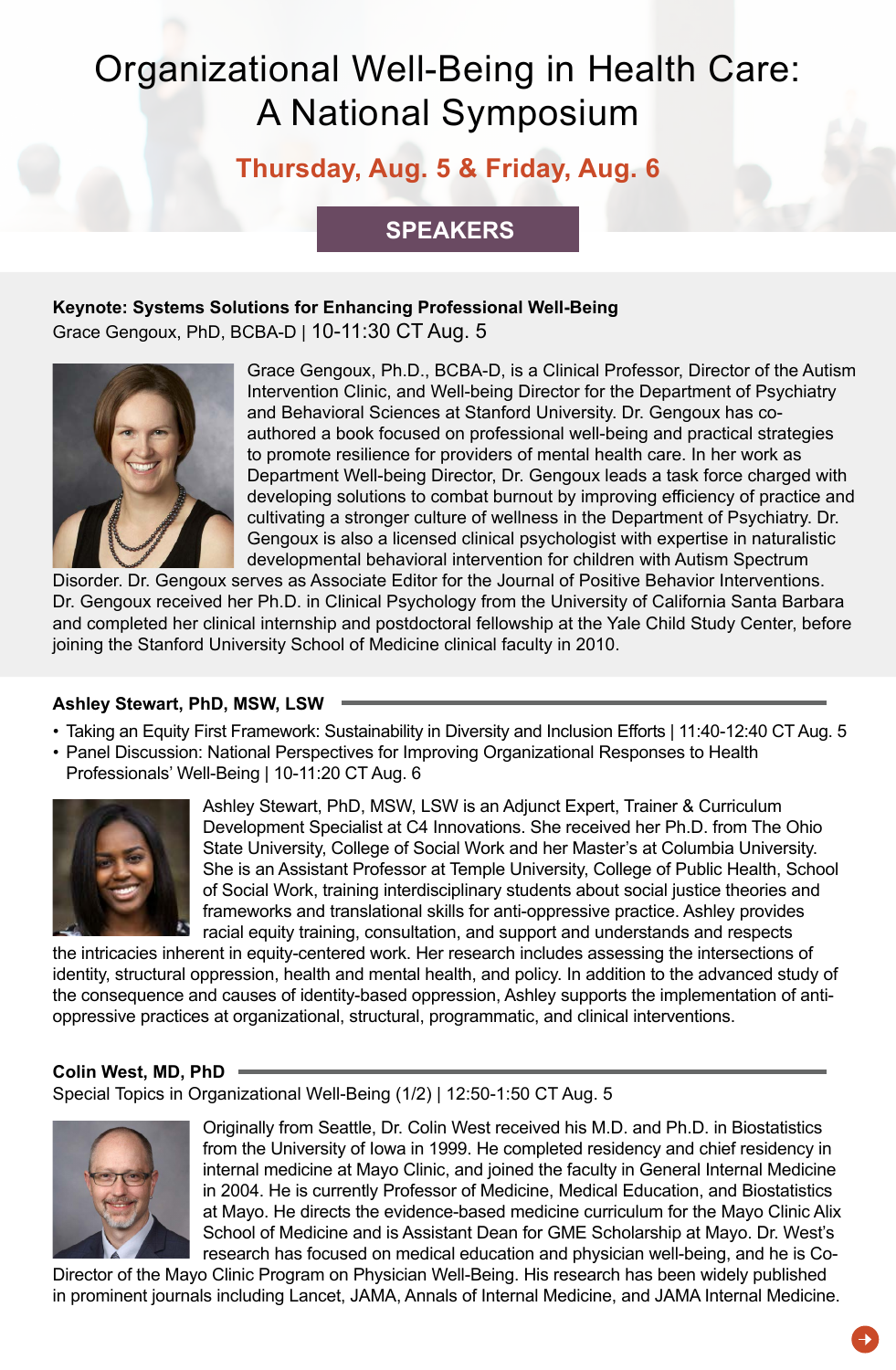## **Thursday, Aug. 5 & Friday, Aug. 6**

### **SPEAKERS**

#### **Lauren Peccoralo, MD, MPH**

- Special Topics in Organizational Well-Being (2/2) | 12:50-1:50 CT Aug. 5
- Panel Discussion: National Perspectives for Improving Organizational Responses to Health Professionals' Well-Being | 10-11:20 CT Aug. 6



Lauren Peccoralo, MD, MPH, is the Senior Associate Dean for Faculty Well-Being and Development and an Associate Professor in the Departments of Medicine and Medical Education at the Icahn School of Medicine at Mount Sinai. Dr. Peccoralo earned her MD and Masters in Public Health and completed her internal medicine residency, chief residency and general medicine fellowship at the Icahn School of Medicine at Mount Sinai. Dr. Peccoralo is a practicing primary care physician and medical educator. Prior to her work in her current role, Dr.

Peccoralo founded and developed the Primary Care Track, an Integrated behavioral health program in her primary care practice and a Divisional Faculty well-being program. In her current well-being role, Dr. Peccoralo has developed a robust institution-wide Faculty Well-being Program, a leadership workshop in appreciation and coaching and has worked to reduce in-basket and clerical burden through work groups and a grant program. In her faculty development role, she aims to enhance career development programs, collaborate on leadership development opportunities; and create and promote mentorship programming. Dr. Peccoralo also serves as a senior member of Mount Sinai's COVID-19 Frontline Healthcare Worker Psychological research program. She has spoken at numerous national and international conferences on her work on the impact of COVID on Health Care worker mental health and on her Coaching and Appreciation Sessions for Leaders.

#### **Carol Bernstein, MD**

Panel Discussion: National Perspectives for Improving Organizational Responses to Health Professionals' Well-Being | 10-11:20 CT Aug. 6



Carol A. Bernstein, M.D. is Professor and Vice Chair for Faculty Development and Wellbeing, Departments of Psychiatry and Behavioral Science and Obstetrics and Gynecology and Women's Health at the Montefiore Medical Center /Albert Einstein College of Medicine. She is also a Senior Scholar in the Department of Education and Organizational Development for the Accreditation Council for Graduate Medical Education (ACGME). She was previously Vice Chair for Education and Director of Residency Training in Psychiatry at NYU. From 2001-

2011, Dr. Bernstein also served as the Associate Dean for Graduate Medical Education and the Designated Institutional Official for ACGME accredited training programs at NYU. Dr. Bernstein is a Past-President of the American Psychiatric Association and served the Association as Vice-President, Treasurer and Trustee-at-Large and as the chair of multiple committees. She has served as a spokesperson for the American Psychiatric Association on many occasions and received the 1997 exemplary psychiatrist award from the National Alliance for the Mentally Ill (NAMI). She is the recipient of the APA/NIMH Vestermark Award in Psychiatric Education and the APA Alexandra Symonds Award for contributions to the advancement of women in leadership and in women's health. In 2018, Dr. Bernstein received a special Presidential commendation from the APA for her work in educating the public about mental illness through her role on Sirius/XM Doctor Radio. In 2019, she received the John Gienapp Award for notable contributions to Graduate Medical Education from the ACGME and the Distinguished Service Award from the American College of Psychiatrists.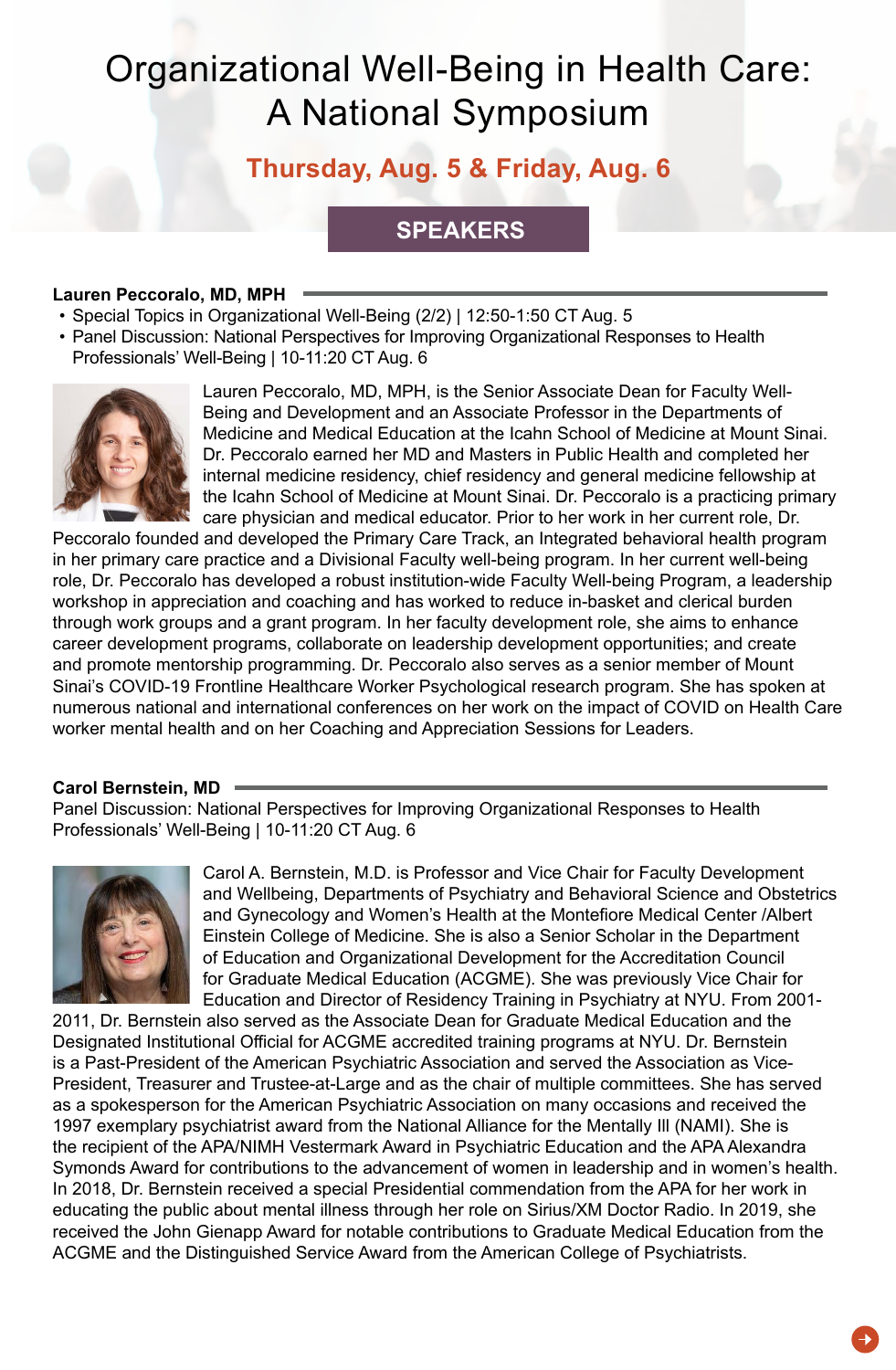## **Thursday, Aug. 5 & Friday, Aug. 6**

### **SPEAKERS**

#### **Andrew McLean, MD**

Panel Discussion: National Perspectives for Improving Organizational Responses to Health Professionals' Well-Being | 10-11:20 CT Aug. 6



Dr. McLean is Chair of the Department of Psychiatry and Behavioral Science at UND School of Medicine and Health Sciences.

He obtained his medical degree from the University of North Dakota School of Medicine, completed a psychiatry residency at the University of Wisconsin and an M.P.H. degree from the University of Minnesota. He is the recipient of a number of awards, including the UND School of Medicine Distinguished Alumnus Award, the American Psychiatric Association Bruno Lima award for outstanding contributions to Disaster Psychiatry, and teaching excellence

awards. Dr. McLean previously was the Medical Director of the ND Department of Human Services. He has served on a number of clinical, administrative and regulatory boards including medical licensing and professional health programs. He has lectured internationally on pertinent behavioral and public health issues. Dr. McLean has a particular interest in working with and advocating for individuals with serious and persistent behavioral health issues. He also is interested in individual and community resilience.

#### **Steve Wengel, MD**

Panel Discussion: National Perspectives for Improving Organizational Responses to Health Professionals' Well-Being | 10-11:20 CT Aug. 6



Steven Wengel, MD, is a professor in the Department of Psychiatry at the University of Nebraska Medical Center (UNMC) and the first-ever assistant vice chancellor for campus wellness for UNMC and the University of Nebraska-Omaha. Dr. Wengel is from Omaha and has been a practicing psychiatrist since 1991, specializing in geriatric psychiatry. He treats patients with a broad range of psychiatric conditions, including dementia, depression, and anxiety disorders. He is currently the director of the UNMC Division of Geriatric Psychiatry, and he previously served as the chair of the UNMC Department of Psychiatry, from

2004 to 2018. Dr. Wengel has a longstanding interest in the role of non-medication interventions for reducing stress and anxiety. He has employed meditation techniques in his personal, clinical, and academic practices for many years, and has worked with the University of Nebraska to create innovative academic and clinical programs in stress reduction. In his current role as the wellness champion for UNMC, he oversees academic programs reaching out to faculty and trainees in all disciplines. His goal is to reduce stress and burnout in health care students and staff, as well as to reach out to other populations across the state and region.